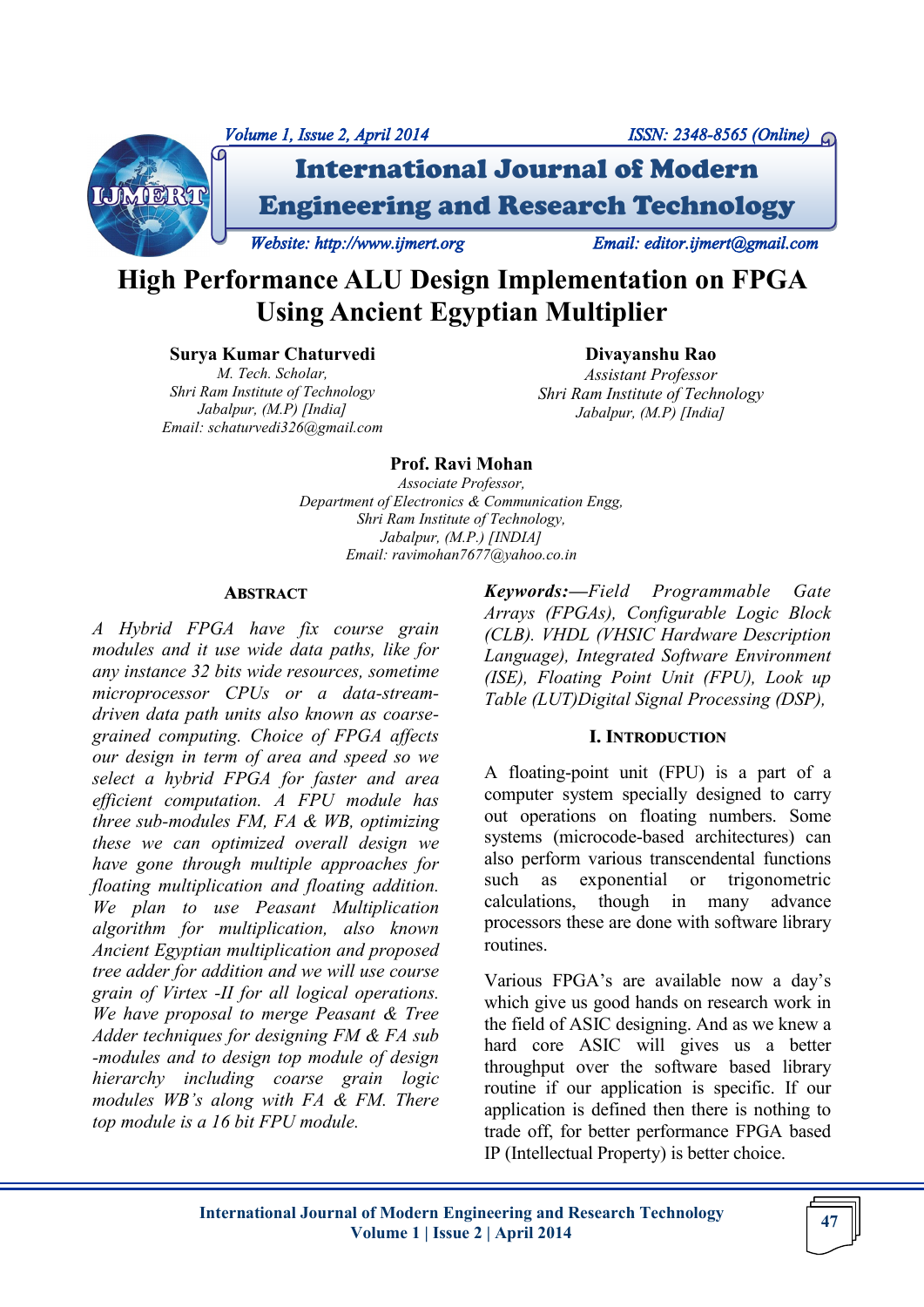*High Performance ALU Design Implementation on FPGA Using Ancient Egyptian Multiplier Author(s): Surya Kumar Chaturvedi, Divayanshu Rao, Prof. Ravi Mohan* 

### *FPGA Architecture for Floating Point:*

In general, FPGA-based floating-point application circuits can be divided into control and data path portions. The data path typically contains floating-point operators such as adders, subtractors, and multipliers, and occasionally square root and division computation. The data line generally occupies most of the area in an implementation of the application. The control circuit is usually much simpler than the data path, and therefore, the area consumption is typically lower. Control is usually implemented as a finite-state machine and most FPGA synthesis tools can produce an efficient mapping from the Boolean logic of the state machine into fine-grained FPGA resources.

*Hybrid FPGA:* A hybrid FPGA combination of coarse-grained and fine-grained elements, which can connect by various routing tracks. Fine grained fabric normally has an array of identical configurable logic blocks (CLBs). This architecture is similar to the Xilinx Vertex - IV FPGA slice. [3]

Coarse-grained units are more optimized than fine-grained programmable logic if word-level operations required for implementation. As example, an application which requires very high performance floating point calculations can have better speed and density by comprising embedded floating point units (FPUs). Floating number adders & sub-tractors (FAs) and floating point multipliers (FMs).



*Figure 1: Connecting WBs, FAs and FMs into Coarse-Grained FPU*

#### **II. LITERATURE REVIEW**

Mr. Chi Wai Yu along with Alastair M. Smith and Wayne Luk published a paper 'Optimizing Floating Point Units in Hybrid FPGAs' there Methodology was to design efficient coarsegrained floating point units (FPUs) at hybrid field-programmable gate array (FPGA) The speed of the system is the very high for design use only FAs and FMs, FPU architecture efficient design shows that though high density FPUs have less speed, they manage advantages and improved area, area-delay product, also throughput.

Mr. Z. Babic along with Mr. A. Avramovic and P. Bulic publish paper entitle 'An iterative logarithmic multiplier' there method was to design Digital signal processing algorithms as DSP often have heavily and have large number of multiplications, and it is time consuming These type of methods consume less time and less power but with some errors. So, it can be used in condition where a shorter time delay is more priority than accuracy.

#### **III. IMPLEMENTATION**

Paper work proposing technique to optimize coarse grained floating point units (FPU) on hybrid type field-programmable gate array (FPGA), where the FPU have many interconnected floating point adders (FAs) also floating point multipliers (FMs). The word blocks (WB) include registers and CLB or LUT, which can implement fixed point operations proficiently. Propose work to implement method based on Peasant algorithm for an efficient FM and for addition we use Tree Adder for FA. Xilinx course grain module is the best mix of blocks within an FPU and to study the speed, area and utilization bargaining over a set of floating point test benchmark circuits. We will also then discuss the impact on system if FPU density and flexibility modified as proposed in terms of speed, area and routing resources. In last, we will derive an efficient coarse-grained FPU by with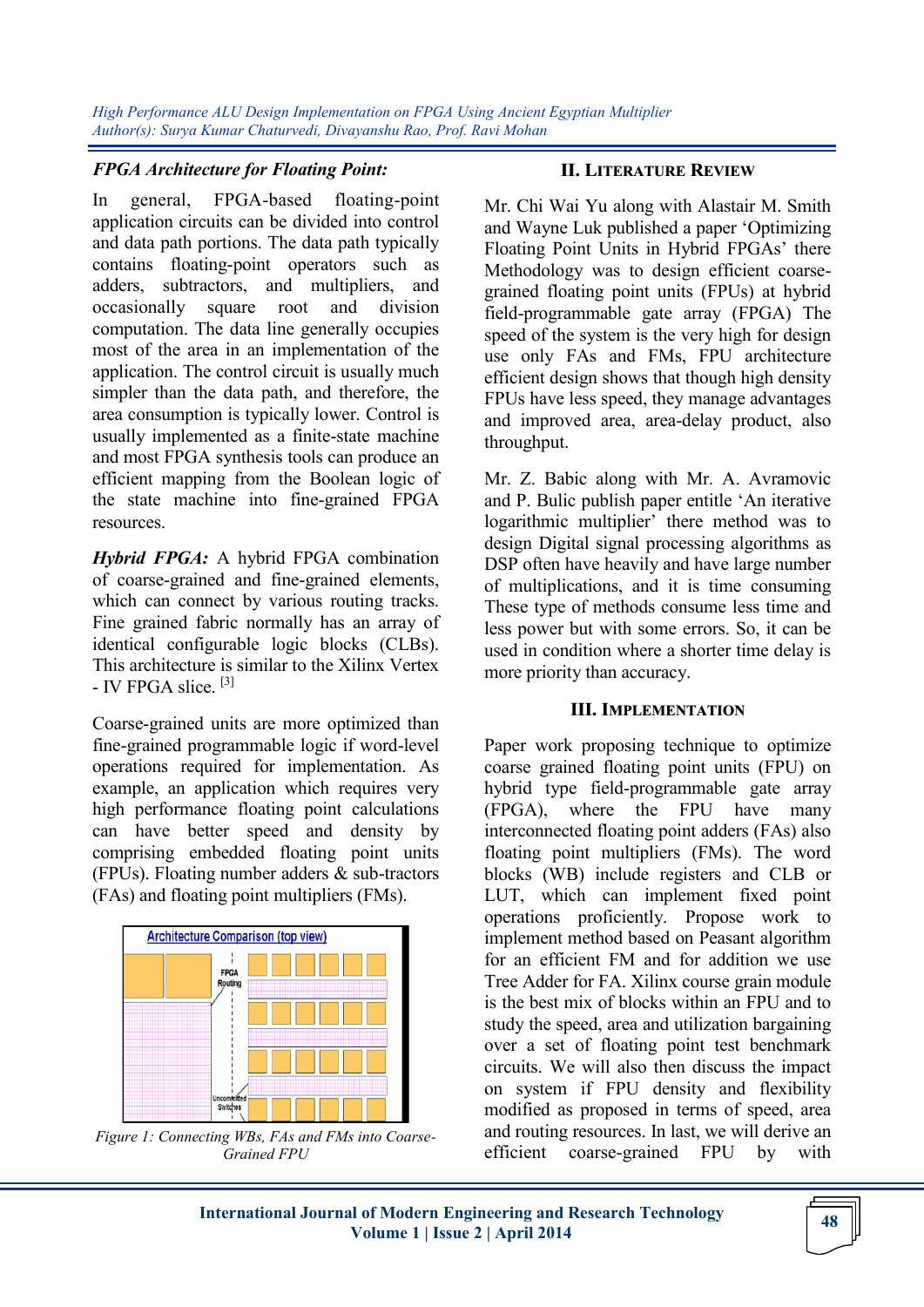*High Performance ALU Design Implementation on FPGA Using Ancient Egyptian Multiplier Author(s): Surya Kumar Chaturvedi, Divayanshu Rao, Prof. Ravi Mohan* 

considering each architectural and system-level issue. This kind of proposed technique can be used to evaluate a number of FPU architecture optimizations. FM is floating multiplication and proposed work used Peasant algorithm with required modification done by us in it.

For Floating Point Multiplication proposed technique is designed by Peasant Multiplication it also known ancient Egyptian multiplication technique for making multiplication of two numbers it does not require the multiplication table, it has only ability to multiply and divide by 2,can be easily obtain by shifting left or right and also need addition. This method is known as Peasant multiplication, coz it has been normally used among those who are unschooled and so never memorized the multiplication tables which required long multiplication. The algorithm was also in used by ancient Egyptian mathematician.



*Figure 2: Top View of Proposed design*

#### **IV. RESULTS**

**Table-1: Area & Delay Estimates for Proposed Multipliers**

| <b>No. of Slices</b>   | 128               |
|------------------------|-------------------|
| No. of 4 bit LUT       | 321               |
| <b>IOBs</b>            | 70                |
| <b>Power Quiescent</b> | 333 <sub>mw</sub> |
| Delay                  | $10.642$ ns       |
| Max Frequency          | 93.967 MHz        |

Table show the results which are been observed for the proposed multiplication of two 16 bit numbers as can observe that is requires only 321 slices and it works on 94 M. hz frequency as it is better than other work when area concerns.

#### **IV. CONCLUSION**

Thesis work measures the area (in LUTs) & delay (in ns) for ancient Egyptian Ancient Egyptian Multiplier, also compare proposed design results with Tree Multiplier & Array Multiplier. And thesis work can conclude that proposed design of Floating Point Unit in Hybrid FPGA along with Ancient Egyptian Multiplier is requires lesser amount of Area  $(321 \text{ slices})$  & time  $(10.62 \text{ ns})$  as compared to previous designs. As compared to the tree and array multipliers in reference.

## **REFERENCES:**

- [1] "Optimizing Floating Point Units in Hybrid FPGAs" ChiWai Yu, IEEE Transactions on Very Large Scale Integration (VLSI) Systems, July 2012, PP1295-130 Vol. 20, No. 7
- [2] "Optimizing Coarse-Grained Units in Floating Point Hybrid FPGA", Chi Wai Yu, Alastair M. Smith, Wayne Luk, Philip H.W. Leong, Steven J.E. Wilton, IEEE, pp57-64,2008.